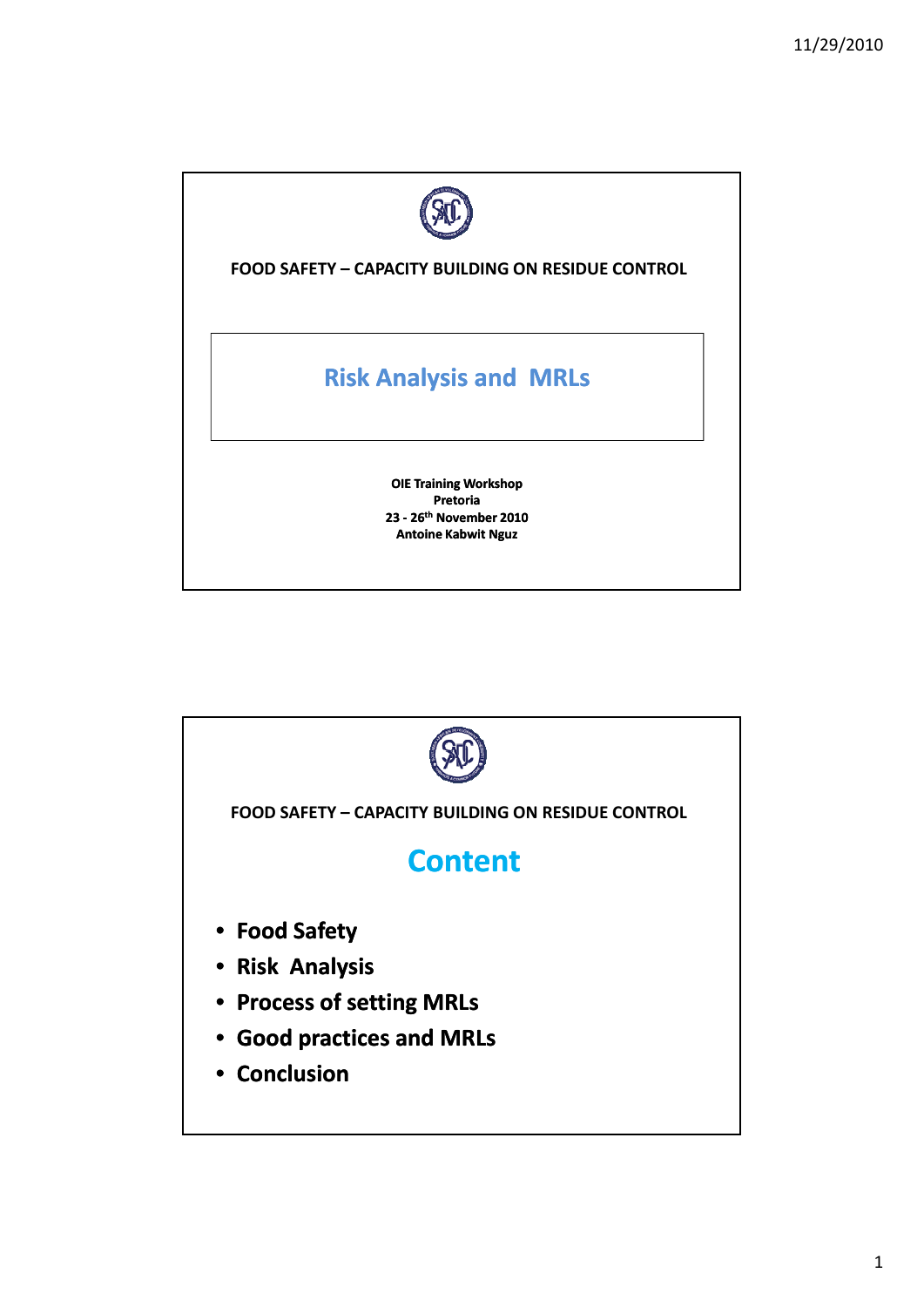

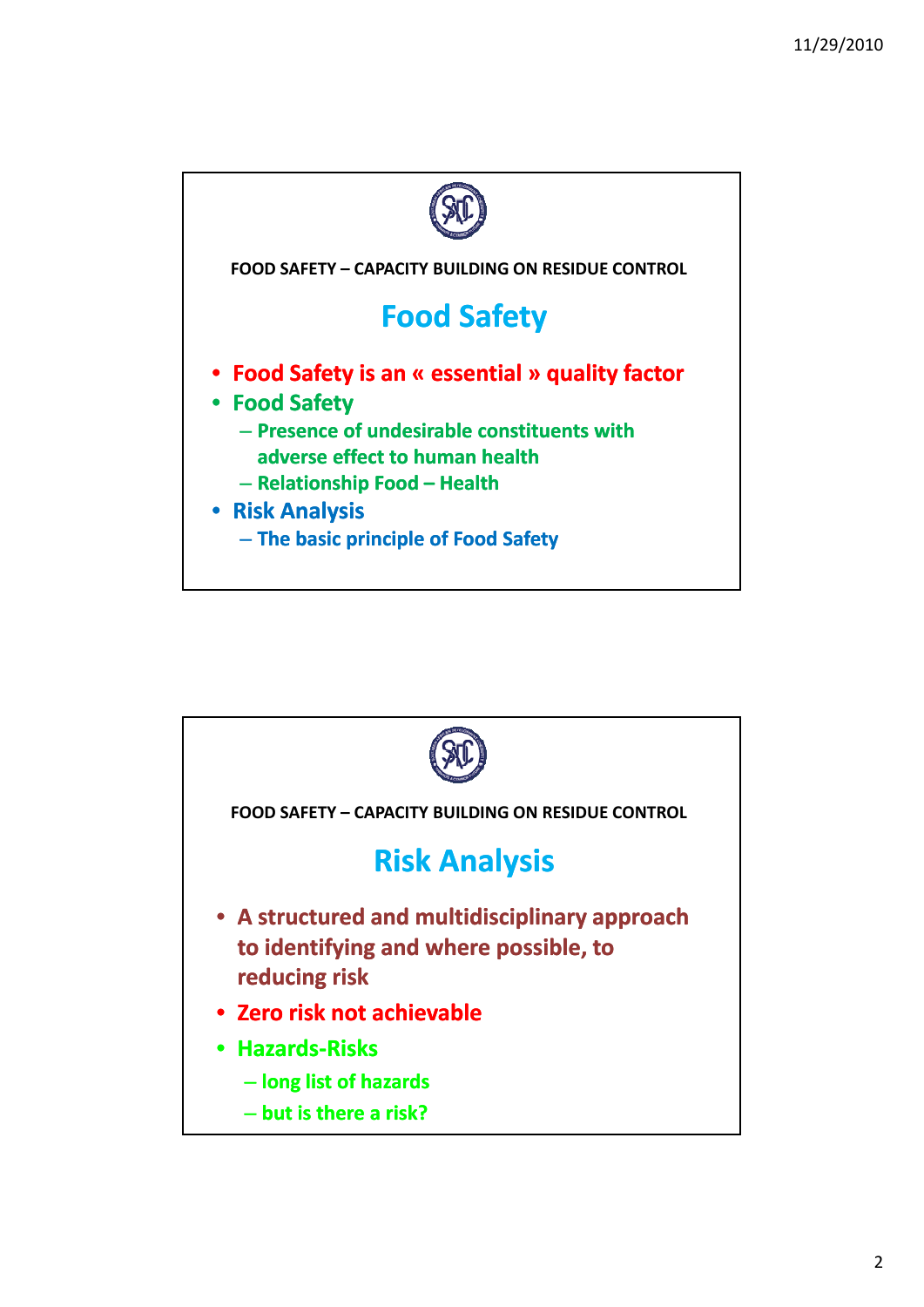

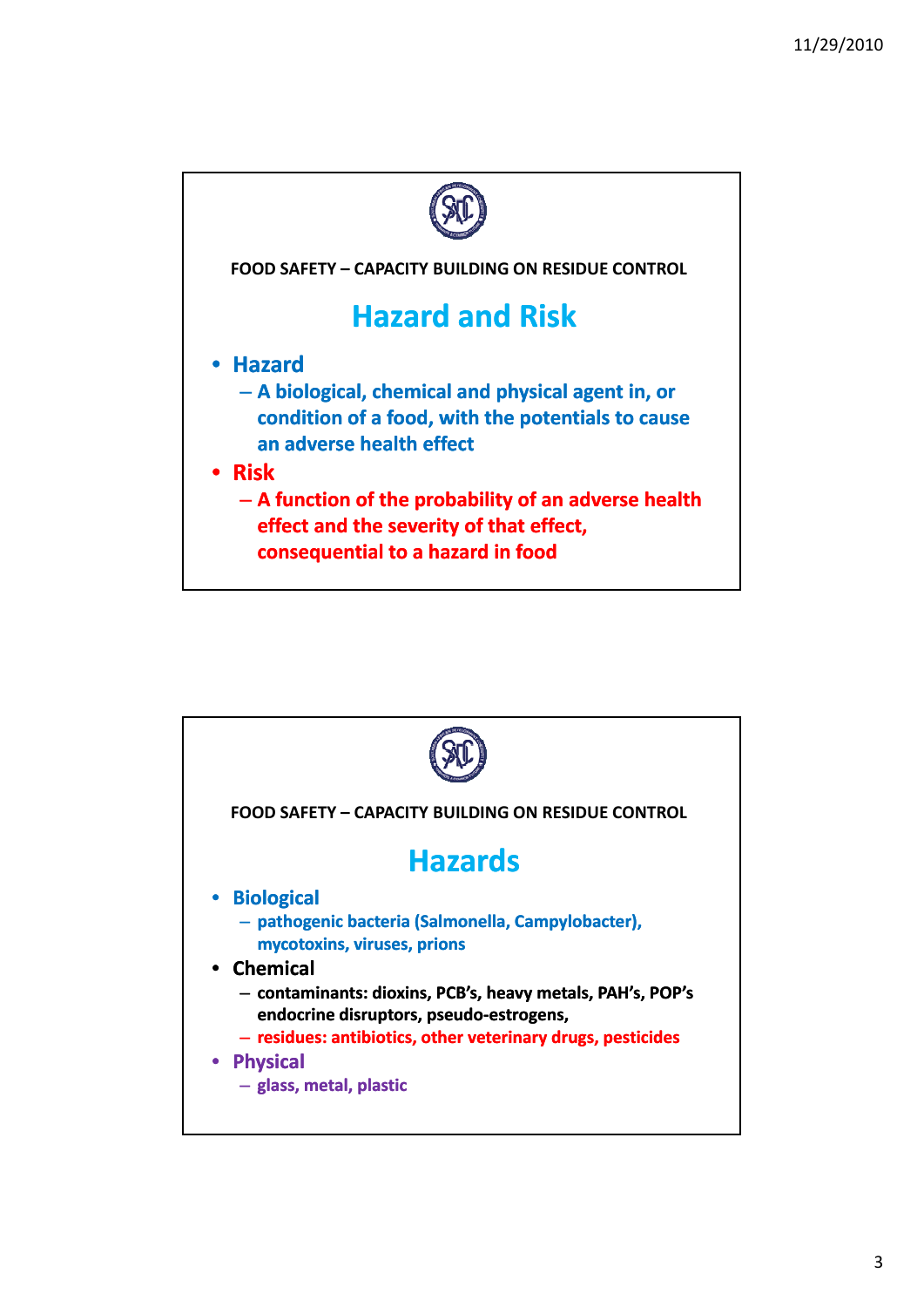

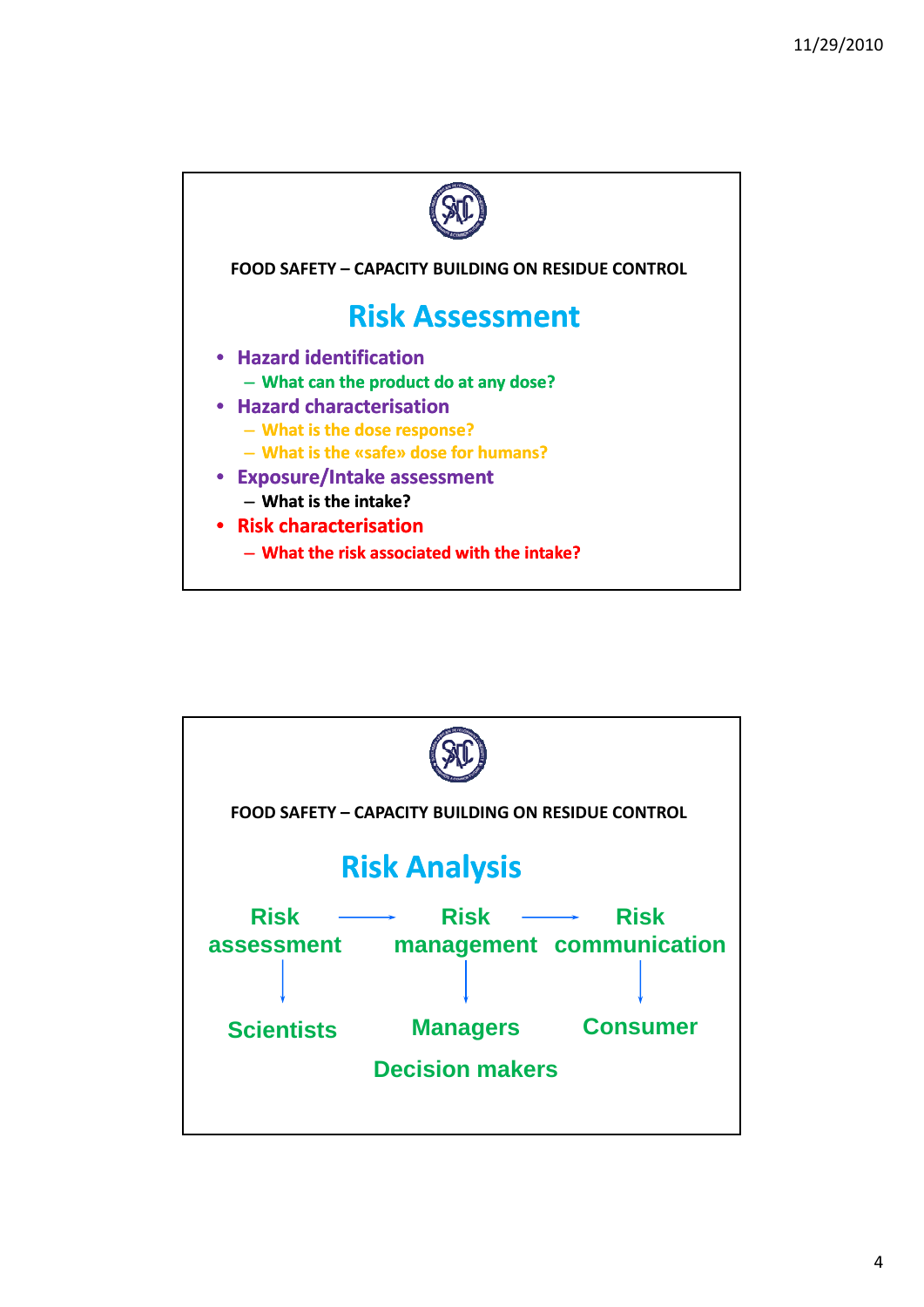

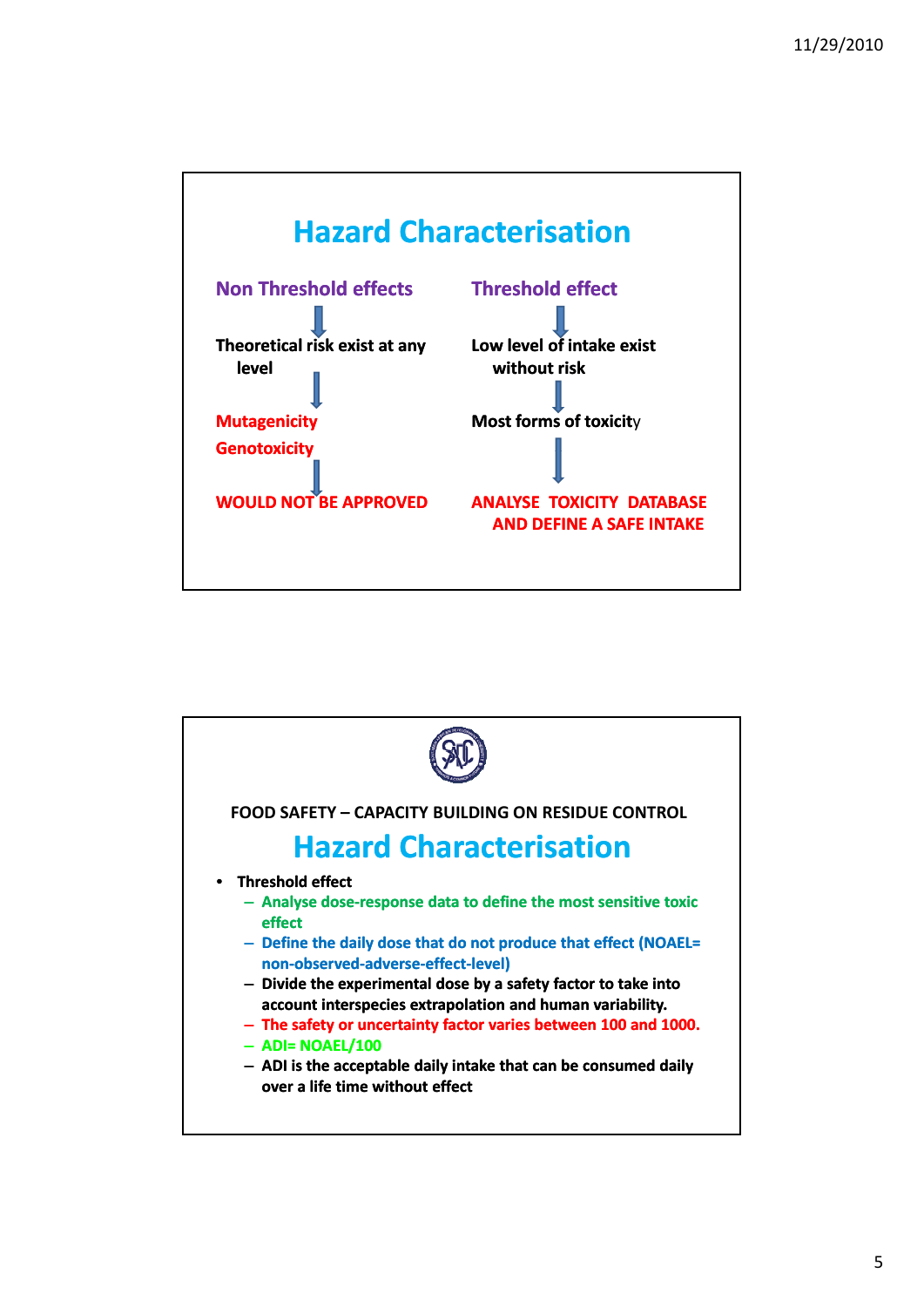

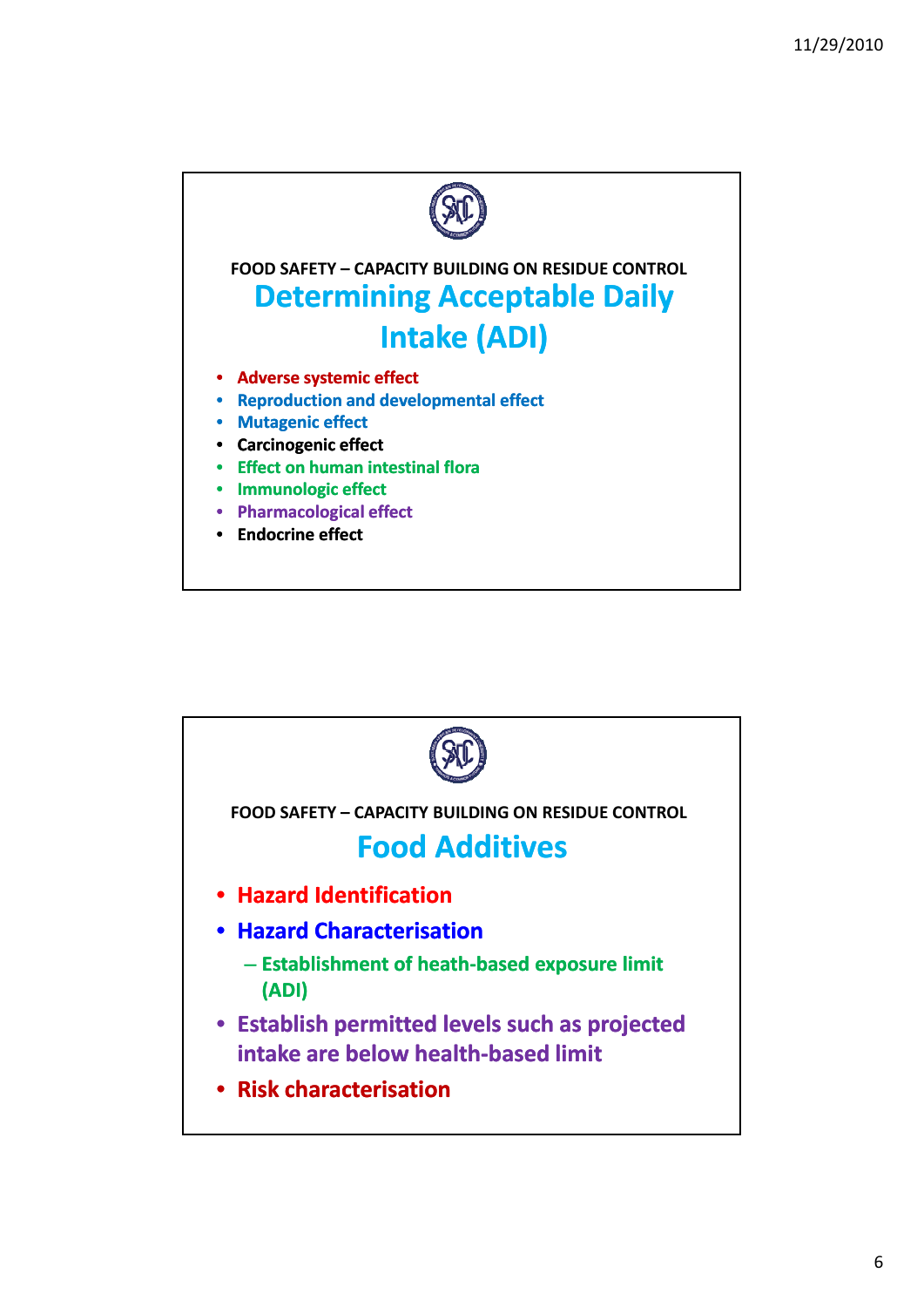

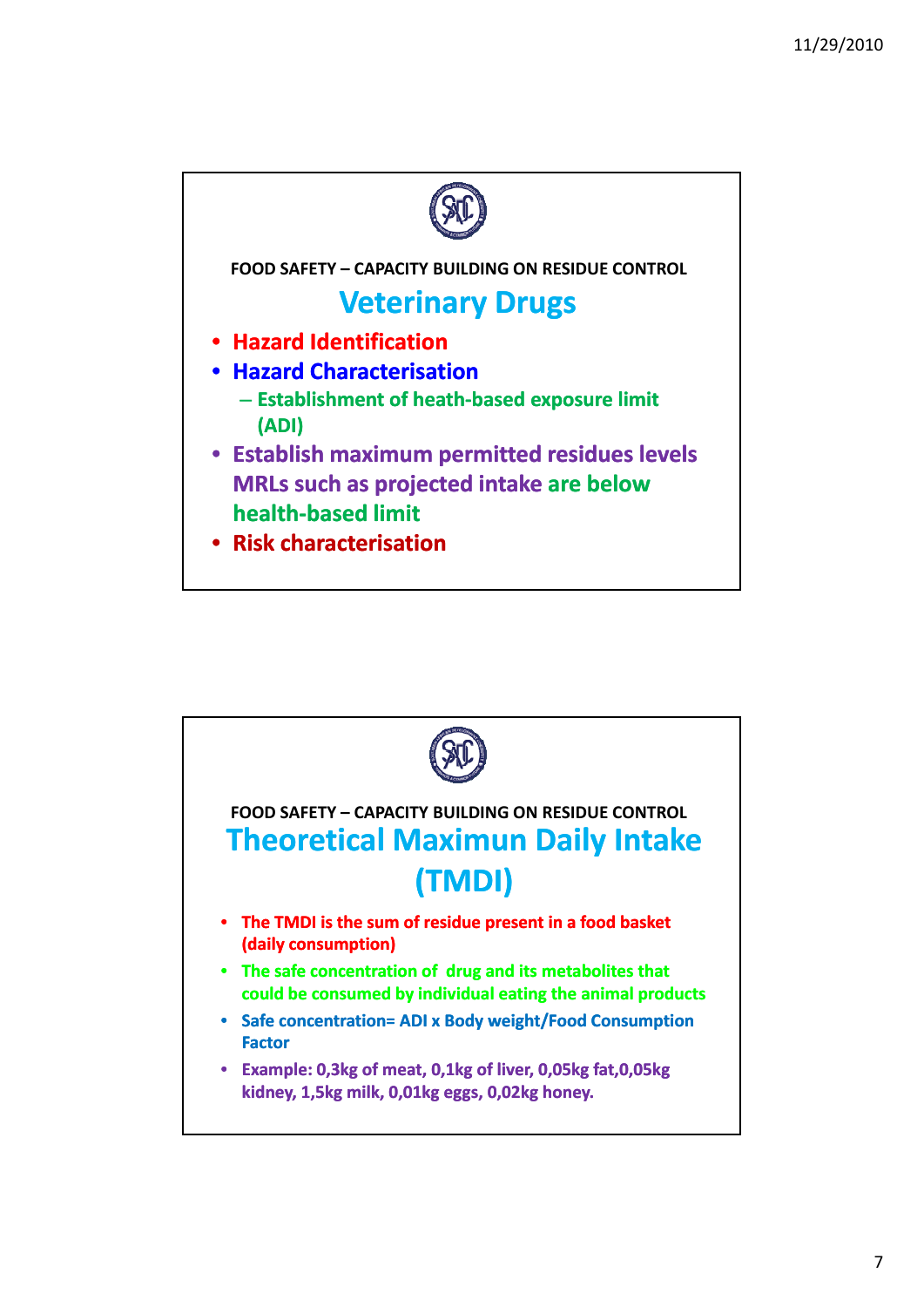



8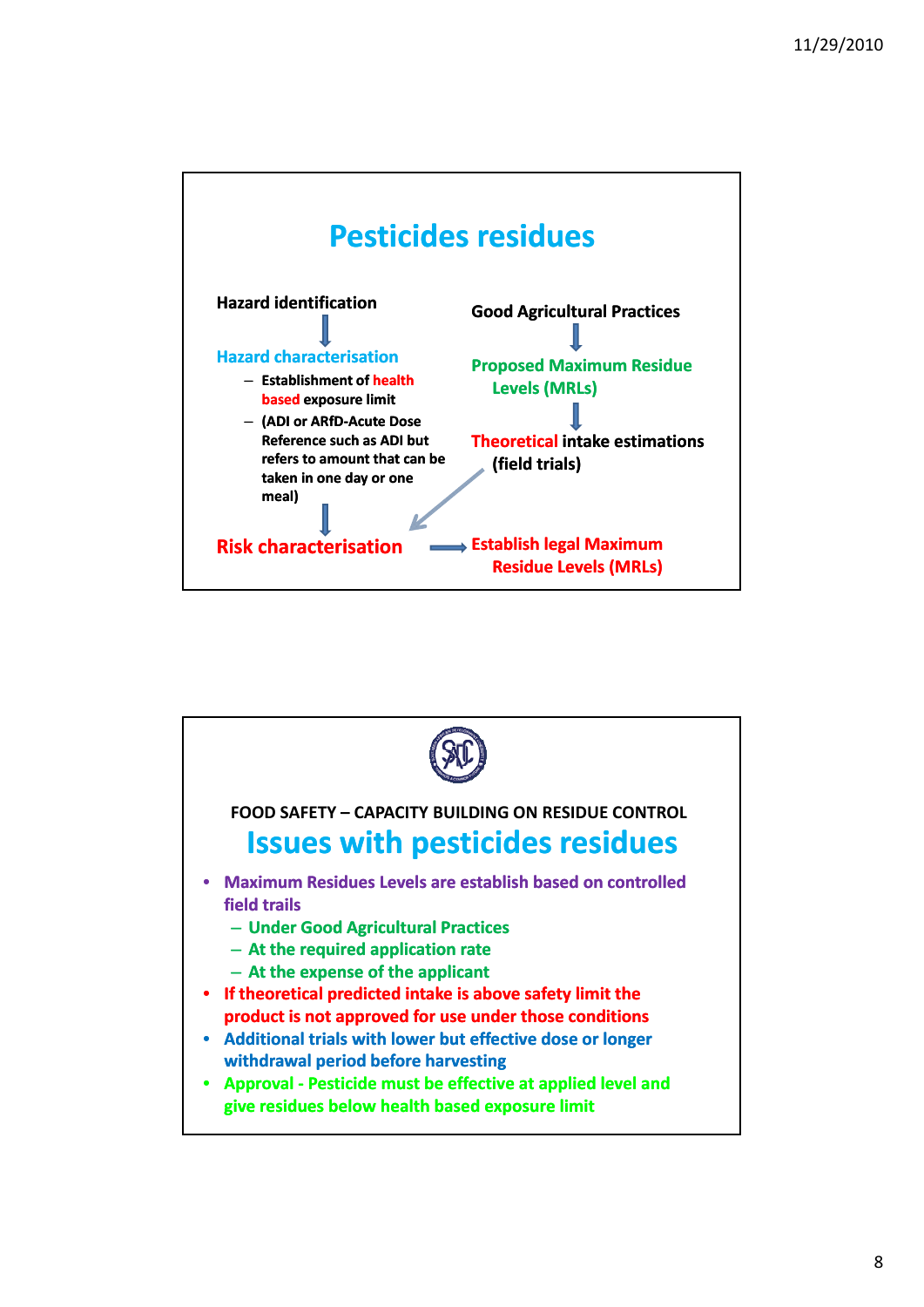